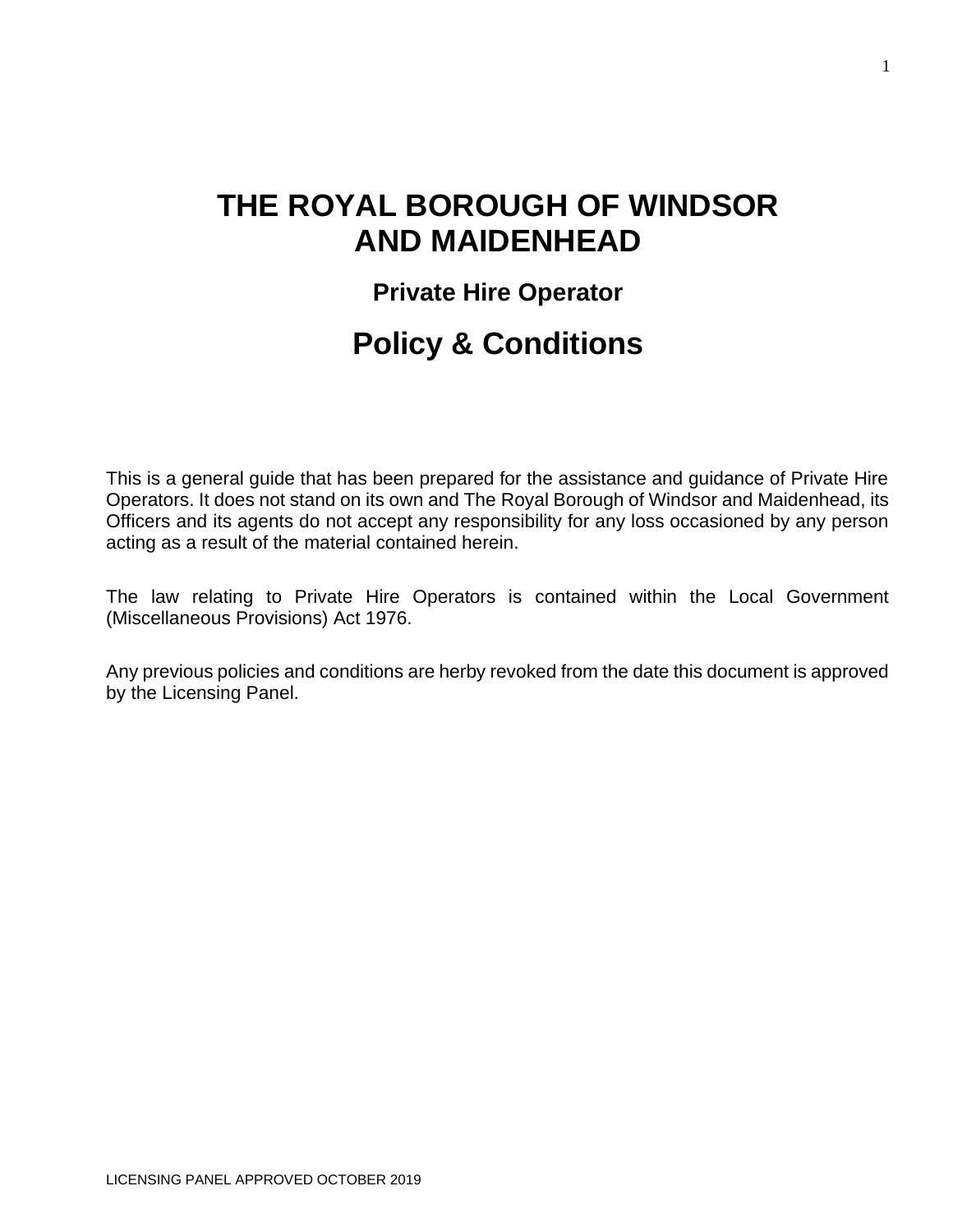In these Conditions "Licensing Officers" means the Trading Standards & Licensing Manager, the Licensing Enforcement Officers and the Assistant Licensing Enforcement Officers of the Royal Borough of Windsor and Maidenhead. "Council" means the Royal Borough of Windsor and Maidenhead. "Authorised Officer" has the same meaning as section 80 Local Government (Miscellaneous Provisions) Act 1976.)

Applications for licences will only be accepted from applicants who intend to operate within the Royal Borough's area.

#### **1. GENERAL CONDITIONS**

New applicants and existing operators are required to provide a basic disclosure from the DBS upon first application and then annually.

All operators are required to provide evidence, upon request, that they have had sight of a basic DBS check on all individuals listed on their register of booking and dispatch staff; to ensure that basic DBS checks are conducted on any individuals added to the register; and that this is compatible with their policy on employing ex-offenders

New applicants and existing operators are required to provide their policy on employing exoffenders in roles that would be on the register as above. New applicants must provide this upon application, existing operators upon request.

The Operator shall renew his Operators licence annually, prior to the expiry date of the licence.

From 1 October 2018 existing Operators, and all staff working for them who have direct contact with the public, must undertake mandatory classroom based safeguarding training as prescribed by the Head of Communities, Enforcement & Partnerships and achieve a satisfactory score in the test included in the training.

Full details of the training and how to arrange to attend will be provided by the Licensing Officers. Operators and their staff attending the training and achieving a satisfactory score in the test will be issued with a certificate.

This training must be completed by 31 December 2019 and the original of the certificate provided to the Licensing Officers by that date.

Should an existing Operator or Operator's staff fail to attend the training they will not be regarded as fit and proper to hold an Operator's Licence. As a result their licence will be suspended until the training is completed.

There is a right of appeal against any such suspension to the Council's Appeals Panel.

The cost of the training is to be met by the person attending the training. This will be on a cost recovery only basis.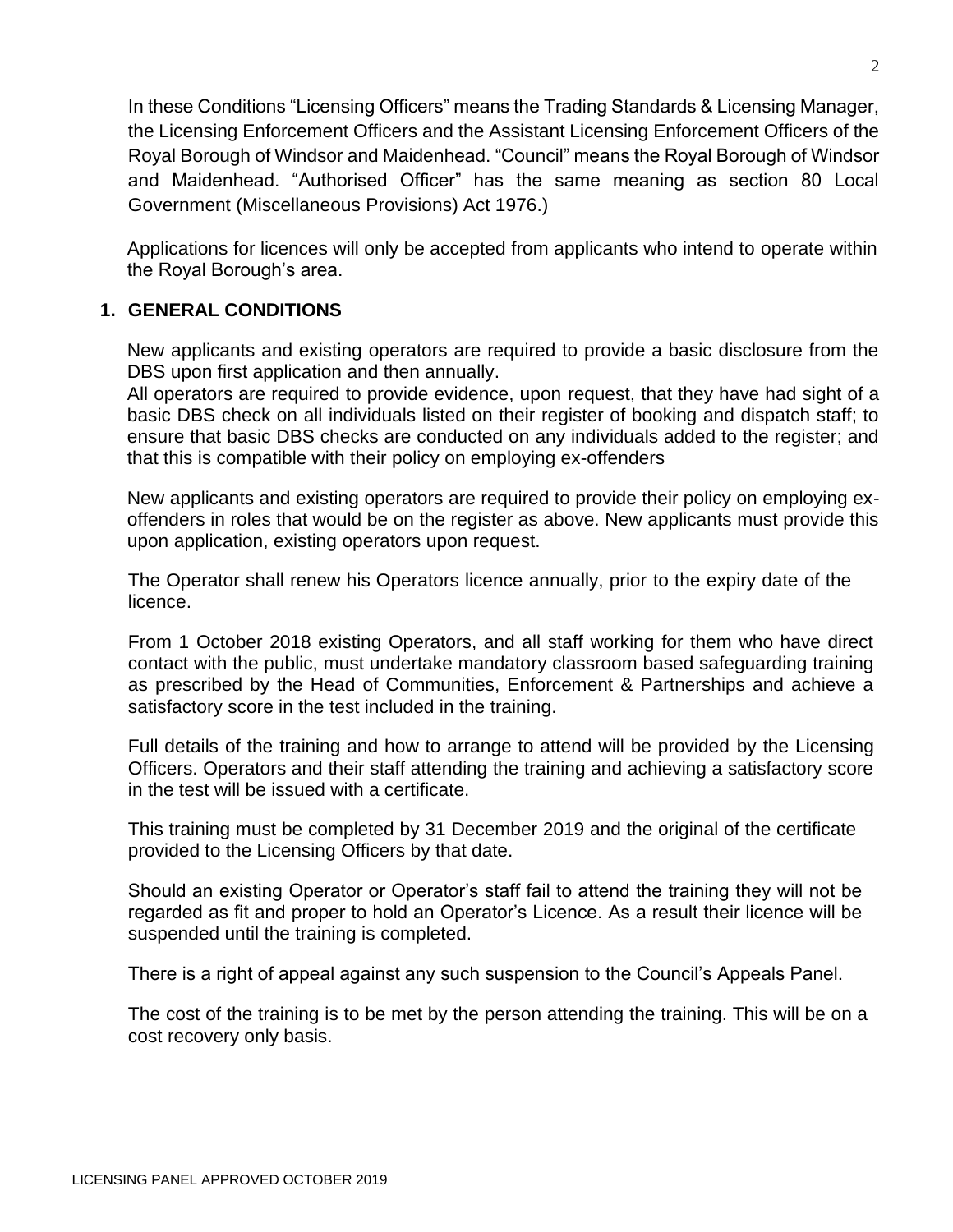Existing Operators and their staff who can provide evidence that they have attended equivalent safeguarding training will be exempt from the requirement to attend this mandatory safeguarding training. "Equivalent" in this case means:

- training in a classroom or group environment
- with a test requiring a minimum pass mark
- with a certificate of attendance or completion

Operators and their staff will then be required to undergo refresher training every three years as prescribed by the Head of Communities, Enforcement & Partnerships. Full details of this refresher training and how to complete it will be provided by the Licensing Officers.

#### **2. RADIO EQUIPMENT**

The Operator shall be (if applicable) in possession of a licence to transmit issued by the Radio Communications Agency/Department of Trade and Industry. The licence will be displayed on the company premises and a copy submitted annually to the Licensing Authority at the time of application/renewal.

#### **3. INSURANCE**

The Operator will have in force a current public and employees liability insurance policy. This will be displayed on the premises. A copy of the certificate will be submitted to the Licensing Authority at the time of application/renewal. This will not apply to single vehicle operators.

#### **4. TOUTING SOLICITING & TRAINING**

- (a) An Operator shall not cause or permit any person to tout or solicit any person to hire or be carried for hire in any Private Hire vehicle.
- (b) The Operator shall not cause or permit the words 'taxi' or 'cab' on any Private Hire vehicle operated by him or operating under his operators licence, nor to be displayed on any premises used by him for the purpose of the licensed business.
- (c) The Operators licence must be displayed on the business premises and the Operator will, on the request of an authorised officer or any police constable, produce his operator's licence for inspection.
- (d) The Operator must keep a legible manual or computerised record detailing the name, address and contact telephone number of every controller working for the Operator and keep a log of who is controlling every shift and the time periods they are working. The Operator shall be totally responsible for the conduct, appearance and actions of controllers operating under his licence.
- (e) All applicants and new members of staff who deal with the public must have attended mandatory classroom based safeguarding training as prescribed by the Head of Communities, Enforcement & Partnerships and achieved a satisfactory score in the test included in the training.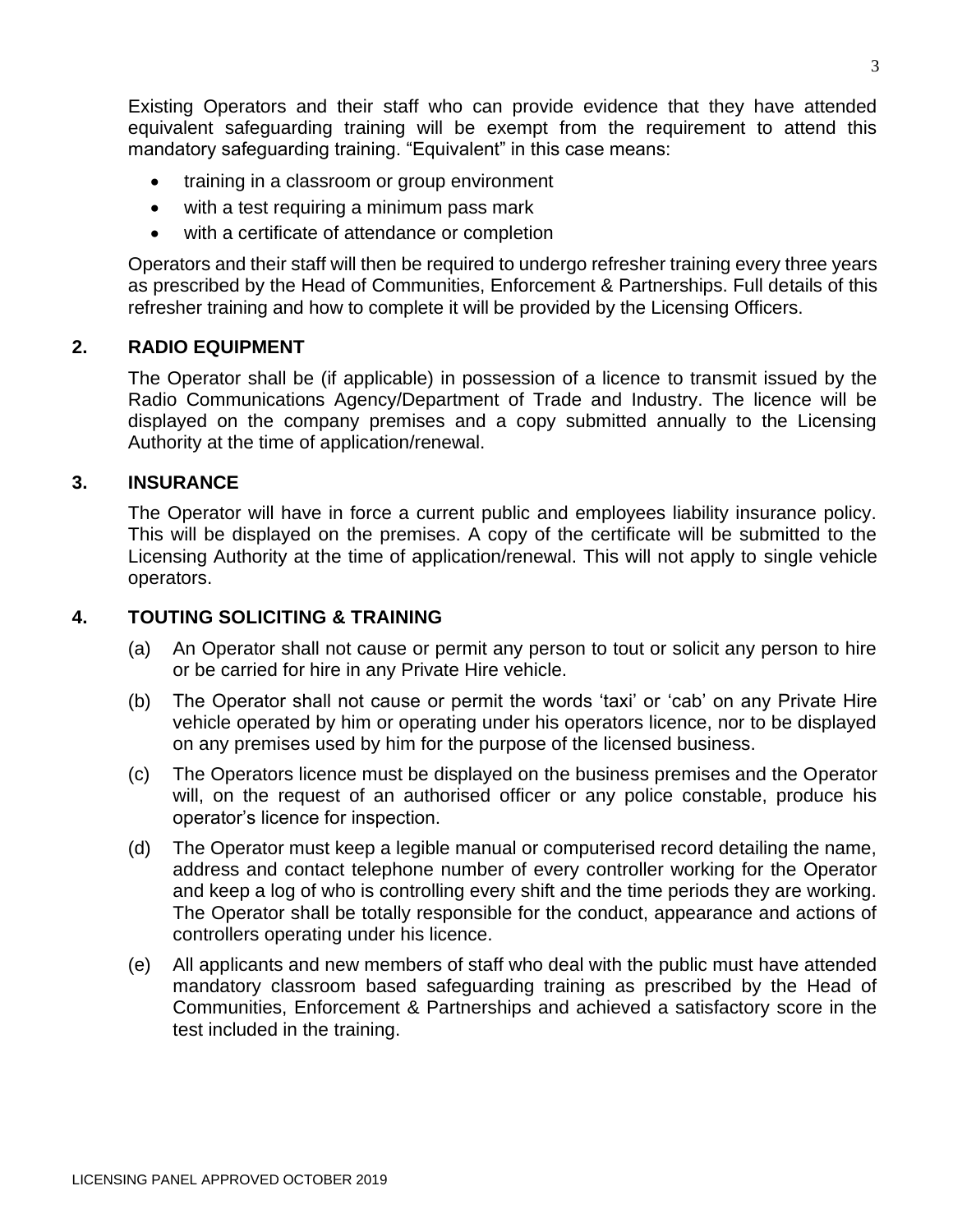- f) Applicants and members of staff who can provide evidence that they have attended equivalent safeguarding training will be exempt from the requirement to attend this mandatory safeguarding training. "Equivalent" in this case means:
	- training in a classroom or group environment
	- with a test requiring a minimum pass mark
	- with a certificate of attendance or completion
- (g) Applicants will then be required to undergo refresher training every three years as prescribed by the Head of Communities, Enforcement & Partnerships.

#### **5. CHANGES AND AMENDMENTS**

- (a) The Operator must notify The Royal Borough of Windsor and Maidenhead, in writing, details of any convictions, cautions or motoring offences imposed on him (or if the Operator is a company or partnership, on any of the directors or partners) during the period of the licence within 7 days of the date of conviction or caution.
- (b) The licence holder must notify The Royal Borough of Windsor and Maidenhead, in writing, of any transfers in ownership/additional partners or changes in company name within 7 days of such change taking place.

**Note:** Please note that new owners or additional partners will be required to have an enhanced DBS disclosure. The transfer of the operator's licence will not be completed until the Licensing Officers have received a copy of the disclosure.

(c) The licence holder shall notify The Royal Borough of Windsor and Maidenhead Borough Council, in writing, of any change to his home address, business address or operating base within 7 days of such change taking place - a fee will be charged for the production of an amended Operator's licence.

#### **6. BUSINESS PREMISES**

On 19<sup>th</sup> October 2009 Members resolved that the Council's Policy in relation to Private Hire Operators' Licences be amended so that no new Private Hire Operator Licence should be issued for those based outside the Borough and that Private Hire Operators based outside the Borough who are licensed at present should be informed that the Policy will take effect from 19<sup>th</sup> October 2011.

- (a) Any premises used by the Operator for the purpose(s) authorised by his Operator's licence shall have the appropriate planning permission for that use and the Operator shall comply with any conditions attached to such permission. If planning permission is not required, proof of exemption must be obtained before an Operator's licence can be issued.
- **(b) The Health Act 2006:** from 1st July 2007 smoking is banned in all premises where an operator's licence is held. More information regarding this can be found on **[www.smokefreeengland.co.uk](http://www.smokefreeengland.co.uk/)**.
- (c) Any customer waiting area must have sufficient seating and be adequately heated and ventilated in addition to being kept clean and tidy.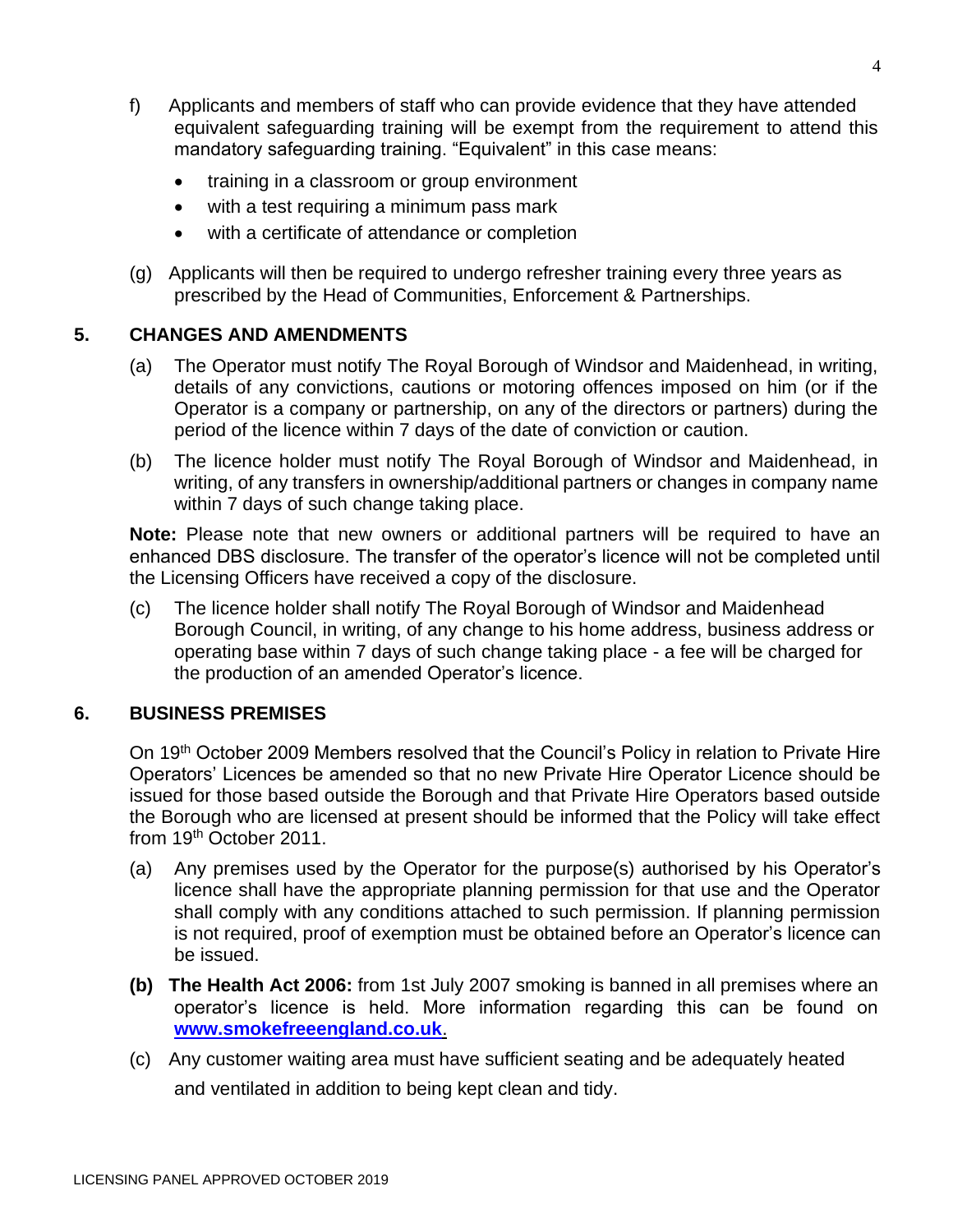#### **7. OPERATORS SIGNS AND LOGOS (VEHICLE SIGN)**

- (a) The Operator's name and logo shall contain no words or numbers other than the Operator's name (company name), business address, telephone number (which may include an email or website address) and **advanced bookings only.**
- (b) A copy of all signage must be deposited (by the Operator) with The Royal Borough of Windsor and Maidenhead prior to its use in or on a vehicle and must NOT be changed in any way thereafter without the written approval of The Royal Borough of Windsor and Maidenhead.

#### **8. RECORD KEEPING**

#### **8.1 Bookings**

The Operator must keep a **legible** manual or computerised record, of every booking accepted whether accepting the same from the hirer or undertaking it at the request of another licensed operator. The record shall be completed before the commencement of each journey and shall show the following particulars for each booking:-

- (a) The date and time the booking was received
- (b) The address at which the hiring is to commence
- (c) The date and time the hiring is to be commenced
- (d) The name of the person making the hiring
- (e) The address at which the hiring is to end
- (f) The licence number or call sign of the vehicle allocated
- (g) The name or the licence number of the driver of the vehicle allocated

The records shall be kept for a period of 6 months. These records must be accessible at all reasonable times for inspection by any authorised officer or Police Constable. Any computer program used must be able to reproduce a printed record.

#### **8.2 Vehicle Records**

The Operator must keep a legible manual or computerised record of all current Private Hire and Hackney Carriage vehicles used by them or operating under their Operator's licence.

- (a) The Private Hire or Hackney Carriage vehicle licence number
- (b) The name, address and telephone number of the person to whom the vehicle licence was issued
- (c) The make and registration of the vehicle
- (d) The date the vehicle was accepted under the Operator's licence
- (e) The date the vehicle ceased to accept work under that Operator's licence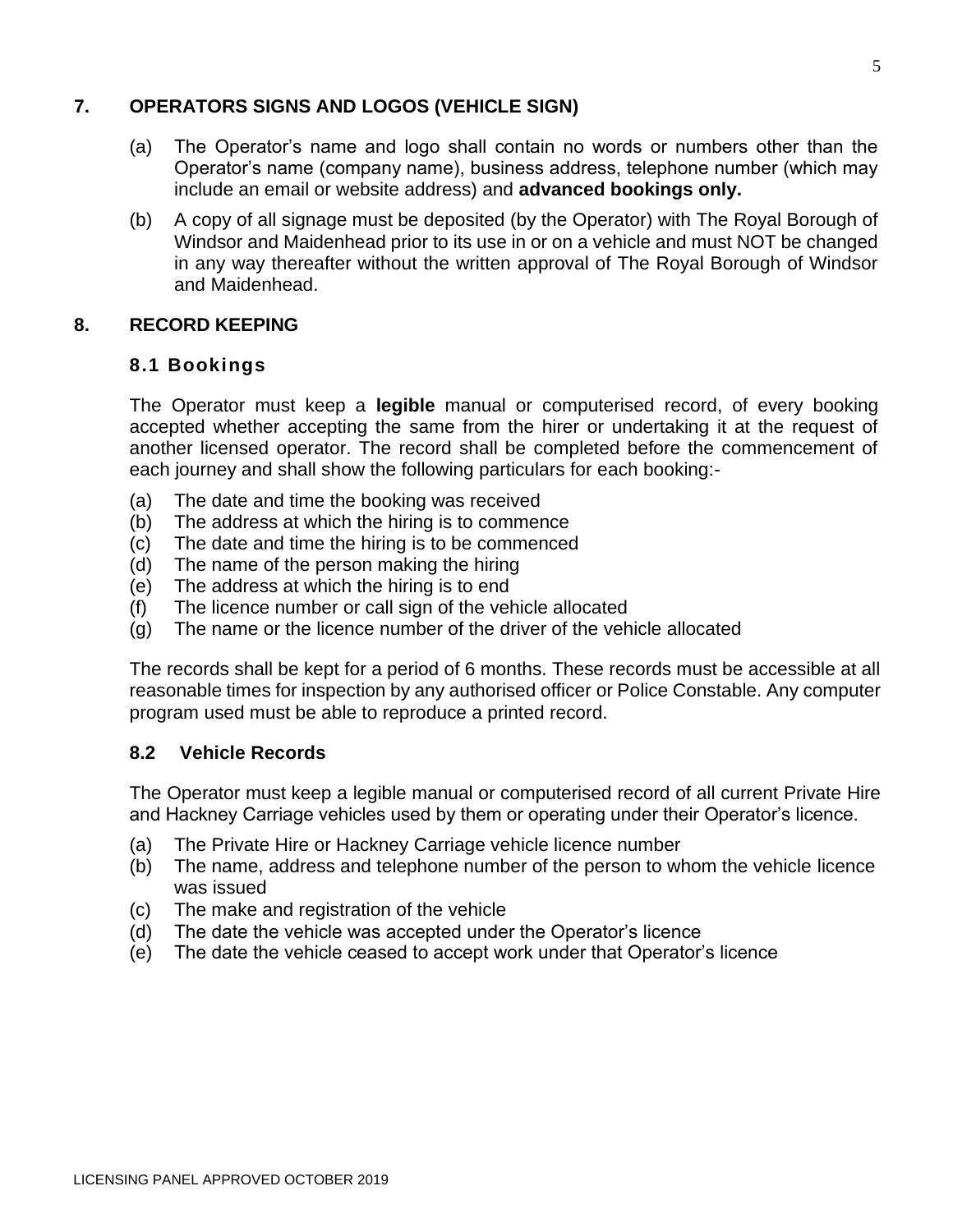The Operator must ensure that every vehicle working under the Operator's licence is covered by a valid certificate of insurance and a valid Compliance Certificate / MOT Certification which must be no older than 28 days on issue of the Licence. A legible manual or computerised record of the following must be maintained:-

- (a) Current insurance certificate/cover note for all vehicles accepting work under the Operator's licence, including expiry dates
- (b) Certificate of Compliance / MOT including expiry date.

Should the insurance cover for any vehicle working under the Operator's licence be cancelled, suspended or lapse, or the Certificate of Compliance expire, without a new valid one being provided, then the vehicle must be immediately withdrawn from service as a private hire vehicle. The Council should be notified immediately of this action.

The records shall be kept for a period of 6 months. These records must be accessible at all reasonable times for inspection by any authorised officer or Police Constable. Any computer program used must be able to reproduce a printed record.

#### **8.3 Driver Records**

The Operator will maintain a list of all drivers currently working under the Operator's licence. The list must include:-

- (a) The full name, address and telephone number of the driver
- (b) Details of the vehicle that the driver uses including licence number and registration.
- (c) The date the driver commenced working under the Operator's licence
- (d) The date the driver ceased working under that Operator's licence
- (e) The call sign of all drivers

This list must be sent to the Licensing Officers every six months.

The records shall be kept for a period of 6 months. These records must be accessible at all reasonable times for inspection by any authorised officer or Police Constable. Any computer program used must be able to reproduce a printed record.

When an Operator is in the possession of an operator's licence from more then one licensing authority, then the records of the drivers, vehicles and bookings must be kept separately.

The Council reserves the right to vary these Conditions or impose further Conditions at any time.

#### **9. PENALTY POINTS**

The Operators Licence is subject to the penalty points system in force in relation to the licence and the Operator is required to read and comply with the provisions of the systemat all times.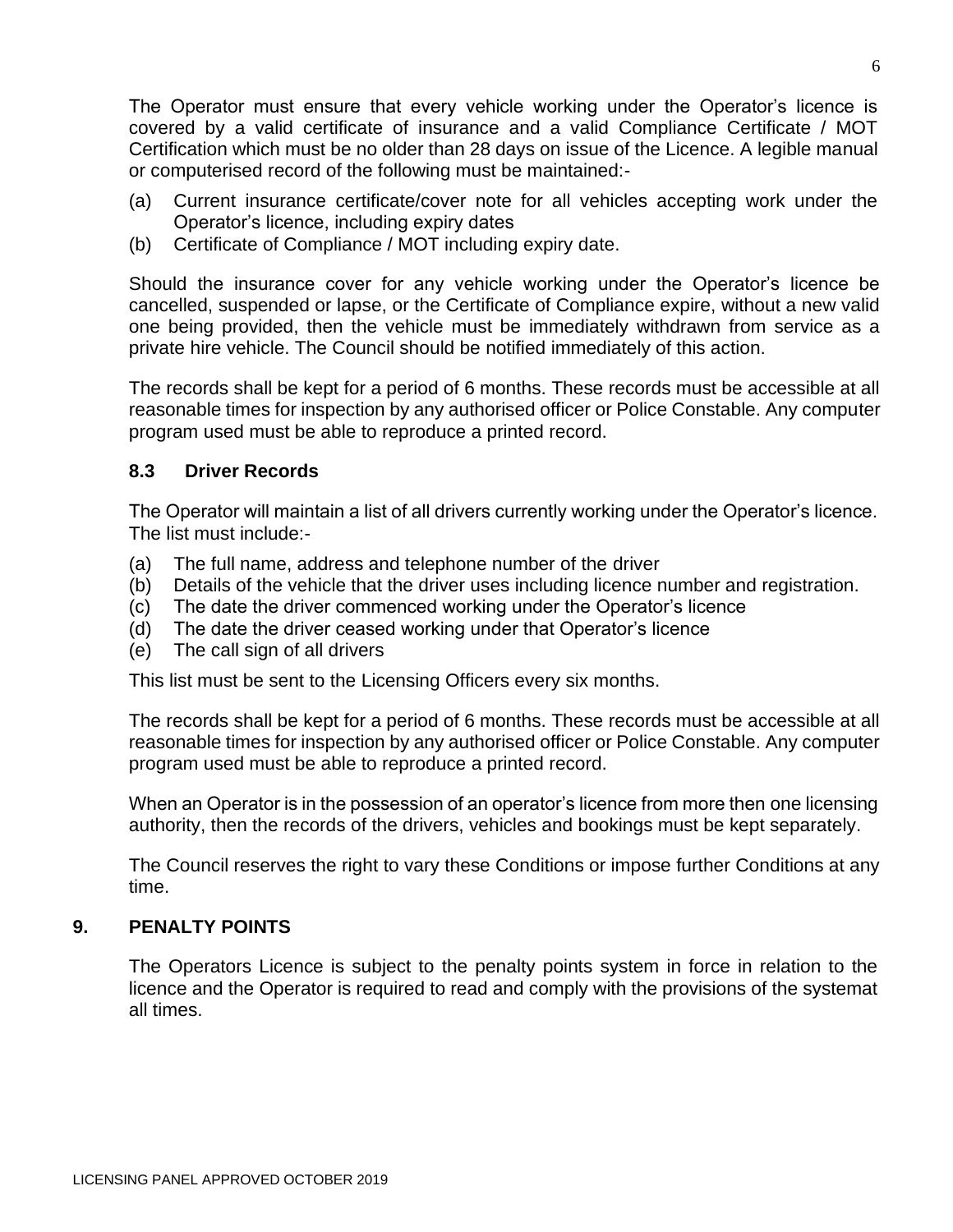#### **10. LOCAL GOVERNMENT (MISCELLANEOUS PROVISIONS) ACT 1976**

Special attention should be taken of the following provisions laid down in the Local Government (Miscellaneous Provisions) Act 1976. Copies of the Act can be obtained from H.M.S.O. P.O. Box 569, London, SE1 9NH.

#### **10.1 Section 46 – Licences**

- (a) No person shall in a controlled district operate any vehicle as a Private Hire vehicle without having a current operator's licence.
- (b) No person holding a current operator's licence shall in a controlled district operate any Private Hire vehicle:-
	- . if the vehicle has not been licensed by the district council; or
	- . if the driver has not been licensed by the district council.
- (c) If any person knowingly contravenes the provisions of this section he shall be guilty of an offence.

#### **10.2 Section 56 – Procedure/Contract and Records**

- (a) Every contract for hire of a licensed Private Hire vehicle shall be deemed to be made with the Operator who accepted the booking for that vehicle whether or not they provide the vehicle.
- (b) Every Operator shall keep a record and shall enter therein before the commencement of each journey such particulars of every booking of a Private Hire vehicle invited or accepted by him/her, whether by accepting the same from the hirer or by undertaking it at the request of another Operator and shall produce such record on request to any authorised officer of the Council or to any constable for inspection. Every licensed Operator shall keep such records as the Council may, by conditions attended to the grant of the licence, prescribe of the particulars of any Private Hire vehicle operated by him/her and shall produce the same on request to any authorised officer of the Council or to any constable for inspection.
- (c) If any person without reasonable excuse contravenes the provisions of this section he shall be guilty of an offence.

#### **10.3 Section 62 - Suspension, Revocation and Refusal of an Operator's Licence**

The Council may suspend or revoke or refuse to renew an operator's licence on any of the following grounds:-

- (a) Any offence under non-compliance with the provisions of the Local Government (Miscellaneous Provisions) Act 1976;
- (b) any conduct on the part of the operator which appears to the district Council to render him unfit to hold an operator's licence;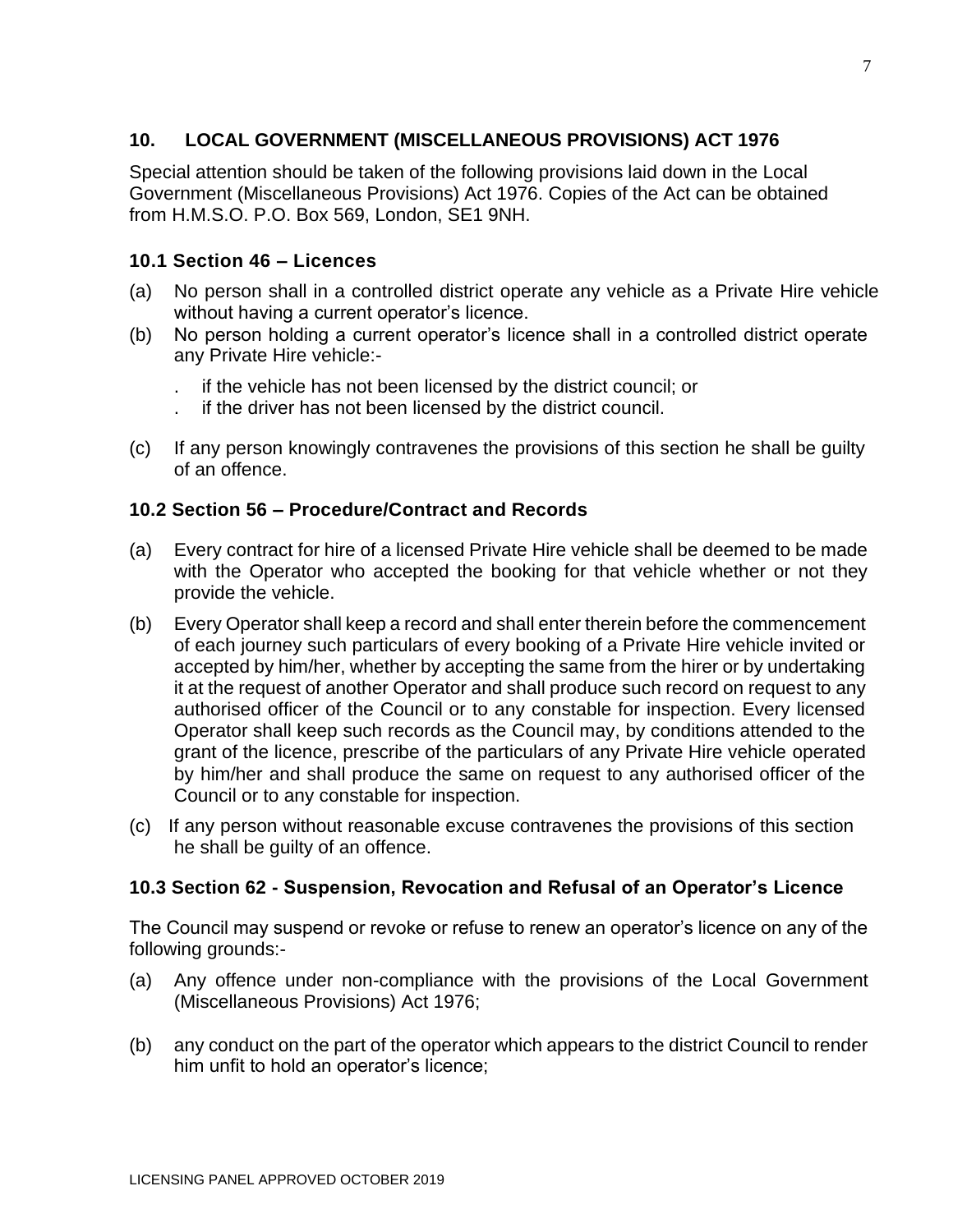- (c) any material change since the licence was granted in any of the circumstances of the operator on the basis of which the licence was granted; or
- (d) any other reasonable cause.

The powers set out in 10.3.1 above may be exercised by the Licensing Officers subject to a right of appeal to the Council's Appeals Panel.

#### **10.4 Section 73** – **Obstruction of Authorised Officers**

Any person who:-

- (a) wilfully obstructs an authorised officer or constable acting in pursuance of this Act;- or
- (b) without reasonable excuse fails to comply with any requirement properly made to him by such officer or constable; or
- (c) without reasonable cause fails to give such an officer or constable so acting any other assistance or information which he may reasonably require of such person for the purposes of the performance of his functions under this part of the Act or the Act of 1847;

#### **shall be guilty of an offence.**

#### **PLEASE NOTE:**

Section 77 of the Local Government (Miscellaneous Provisions) Act 1976 provides a right of appeal to a Magistrates Court in respect of any requirement, refusal or any other decision of a Borough Council against which a right of appeal is conferred by the Act. A person wishing to exercise their right under this provision should make representation with 21 days of the date of the licence to the Magistrates Court.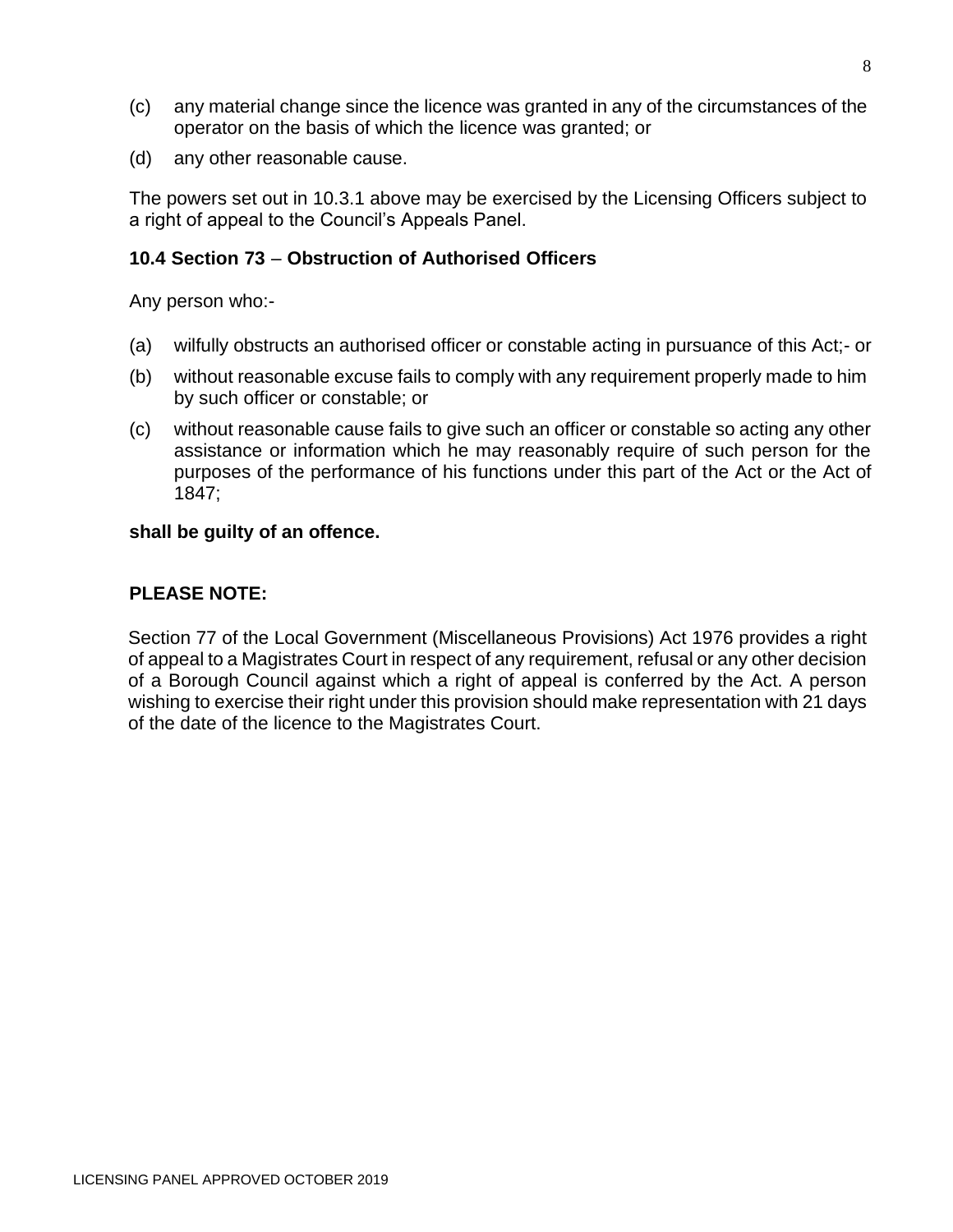### **THE ROYAL BOROUGH OF WINDSOR AND MAIDENHEAD**

# **STATEMENT OF POLICY ABOUT RELEVANT**

# **CONVICTIONS OPERATORS' LICENCES**

#### **GENERAL**

This policy is relevant to the consideration of whether a person is "fit and proper" to hold a private hire operator licence.

NB – any reference to "convictions" in this policy will include cautions, endorsable fixed penalties and/convictions.

#### **RELEVANCE OF CONVICTIONS**

Where the applicant has a conviction which has not been rehabilitated in the terms of the Rehabilitation of Offenders Act 1974, the conviction will be taken into consideration before a licence is granted. Particular attention will be paid to any relevant convictions. A relevant conviction, for the purposes of this policy, is a conviction which would mean the operator is a risk to members of the public. This would include a conviction in any of the following (although the list is not exhaustive):

- (a) Violence
- (b) Indecency offences
- (c) Drug related offences
- (d) Dishonesty offences

Although each case will be assessed on its own merits, having regard to this policy there is an overriding issue of public safety. The Royal Borough of Windsor and Maidenhead will take this into consideration when deciding whether or not an individual is a "fit and proper" person to hold a licence. An unspent conviction will not automatically bar an applicant from obtaining a licence. When deciding whether to grant a licence the Royal Borough will consider the following:-

- i) The nature of the offence, for example whether it is a relevant conviction
- ii) The sentence given by the Court
- iii) The age of the conviction.

Some discretion may be appropriate if the conviction is isolated and there are mitigating circumstances. Similarly, multiple convictions or a series of convictions over a period of time are likely to give greater cause for concern and may indicate a pattern of inappropriate behaviour, which will be taken into account. Any applicant refused a licence on the grounds that they are not a "fit and proper" person to hold such a licence has a right of appeal to the Council's Appeal Panel.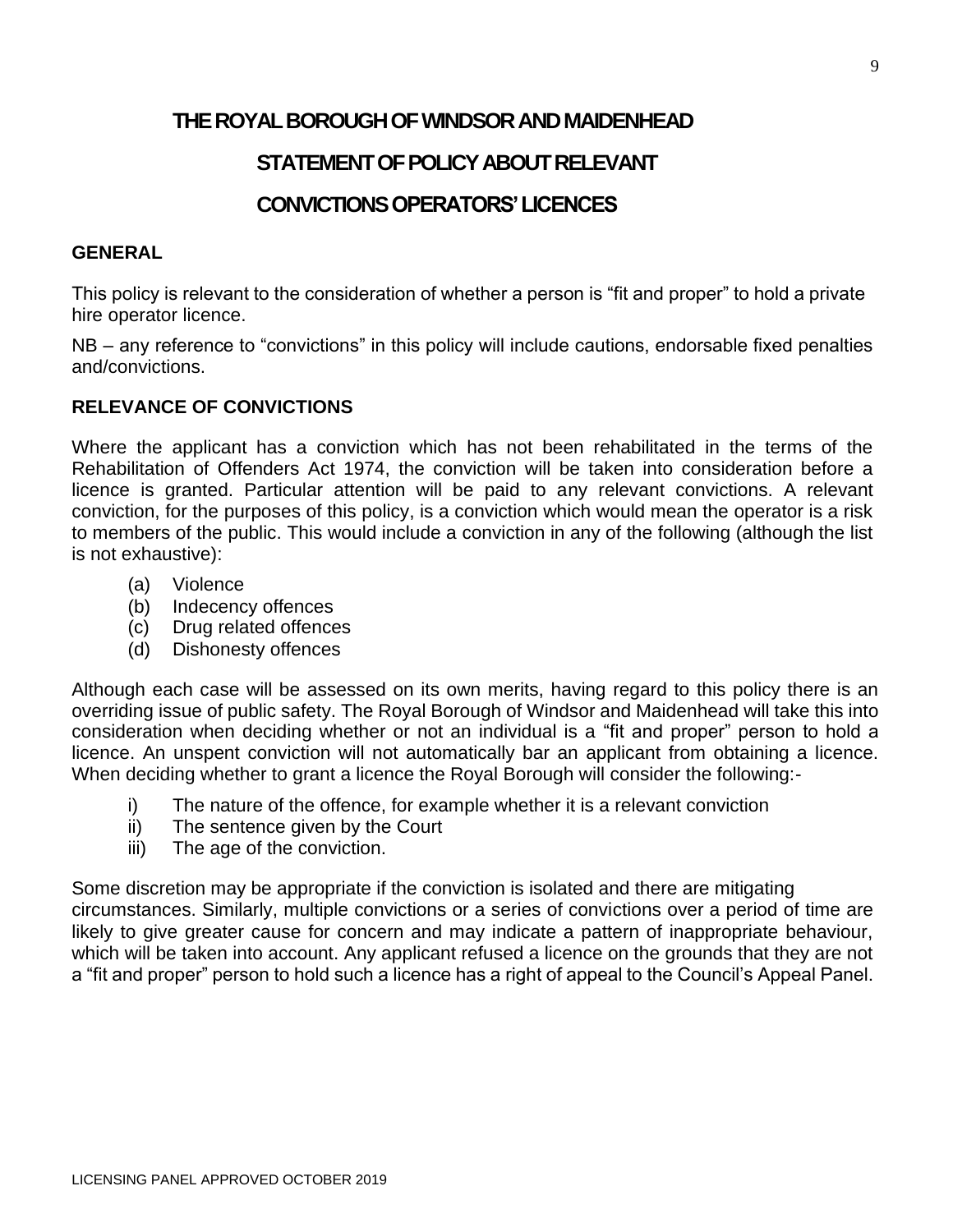#### **DISCLOSURE GUIDANCE / REQUIREMENTS**

**Applicants should note that to make a false statutory declaration is a serious criminal offence, punishable upon conviction by imprisonment for a term not exceeding two years or to a fine to be decided by the court or both. This statutory declaration may in certain circumstances be forwarded to the police for examination.**

Applicants for operator's licences are required to declare **ANY** convictions or cautions including those regarded as "Spent" under the Rehabilitation of Offenders Act 1974.

The information you give will be treated in confidence and will only be taken into account in relation to your application.

You should be aware that the Licensing Authority is empowered in law to check with the Disclosure & Barring Service for the existence and content of ANY criminal record held in the name of the applicant. Information received from the Disclosure & Barring Service will be kept in strict confidence while the licensing process takes its course and will be retained for no longer than is necessary.

The disclosure of a criminal record or other information does not debar applicants from obtaining a licence unless the Council considers that the applicant is not a 'fit and proper person' to hold that licence. In making this decision the Council will consider the nature of the offence(s), the period since conviction(s) at what age the offences were committed and any other relevant factors.

The Council will not be considering whether a person is guilty of the offence for which they have been convicted or cautioned for an offence but whether he or she is a 'fit and proper person'.

*This document can be revised at any time to reflect Acts of Parliament, new legislation, associated revisions to existing legislation and/or policy changes as approved by the Licensing Panel.*